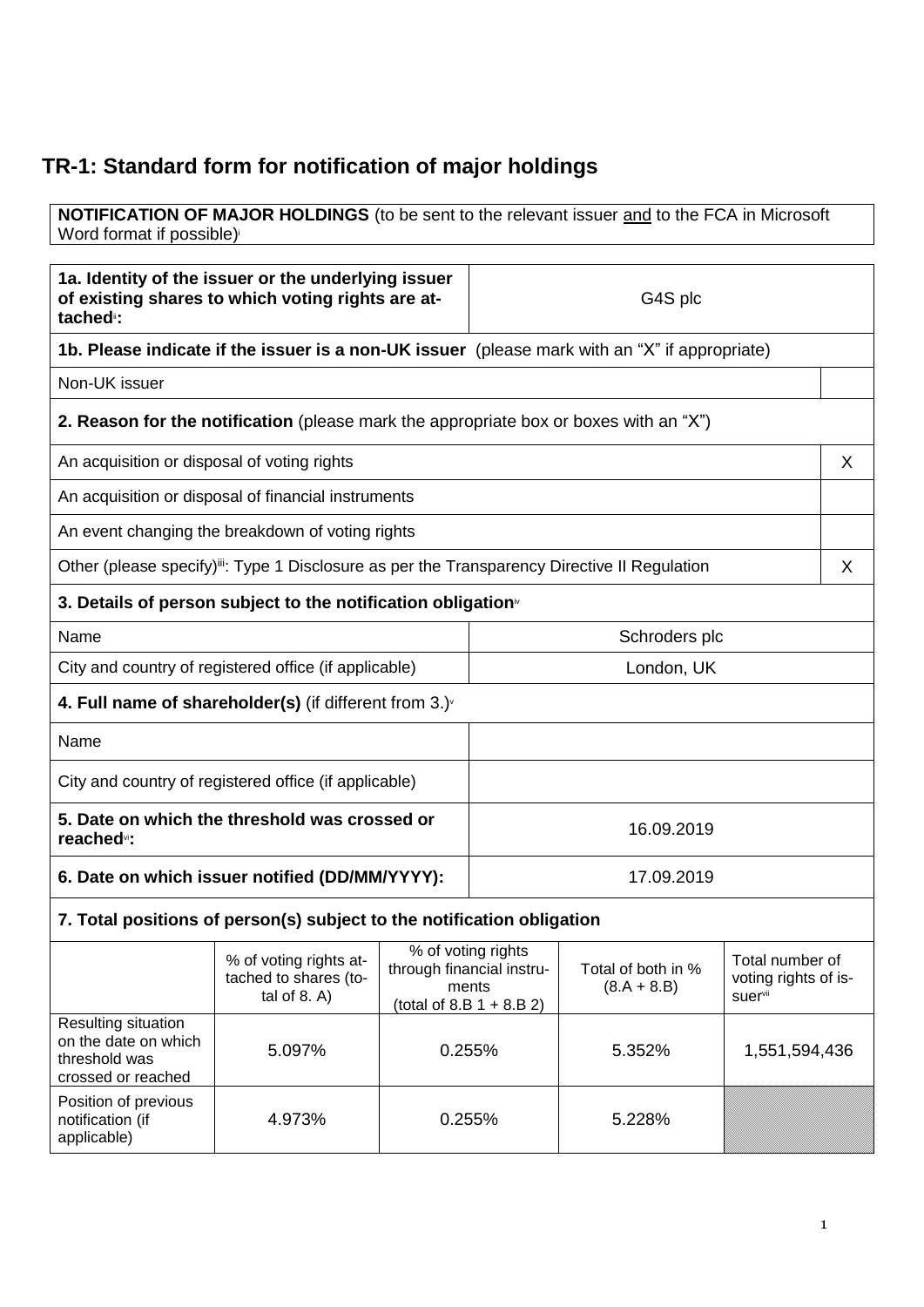**8. Notified details of the resulting situation on the date on which the threshold was crossed or reached**viii

| A: Voting rights attached to shares |                                                               |                                                                    |                                                               |                                                                       |  |
|-------------------------------------|---------------------------------------------------------------|--------------------------------------------------------------------|---------------------------------------------------------------|-----------------------------------------------------------------------|--|
| Class/type of<br>shares             | Number of voting rightsix                                     |                                                                    | % of voting rights                                            |                                                                       |  |
| ISIN code (if possible)             | <b>Direct</b><br>(Art 9 of Directive<br>2004/109/EC) (DTR5.1) | <b>Indirect</b><br>(Art 10 of Directive<br>2004/109/EC) (DTR5.2.1) | <b>Direct</b><br>(Art 9 of Directive<br>2004/109/EC) (DTR5.1) | <b>Indirect</b><br>(Art 10 of Directive<br>2004/109/EC)<br>(DTR5.2.1) |  |
| GB00B01FLG62                        |                                                               | 79,090,500                                                         |                                                               | 5.097%                                                                |  |
|                                     |                                                               |                                                                    |                                                               |                                                                       |  |
|                                     |                                                               |                                                                    |                                                               |                                                                       |  |
| <b>SUBTOTAL 8. A</b>                |                                                               | 79,090,500                                                         | 5.097%                                                        |                                                                       |  |

| B 1: Financial Instruments according to Art. 13(1)(a) of Directive 2004/109/EC (DTR5.3.1.1 (a)) |                               |                                         |                                                                                                        |                    |
|-------------------------------------------------------------------------------------------------|-------------------------------|-----------------------------------------|--------------------------------------------------------------------------------------------------------|--------------------|
| Type of financial in-<br>strument                                                               | <b>Expiration</b><br>$date^x$ | Exercise/<br><b>Conversion Periodxi</b> | <b>Number of voting rights</b><br>that may be acquired if<br>the instrument is<br>exercised/converted. | % of voting rights |
|                                                                                                 |                               |                                         |                                                                                                        |                    |
|                                                                                                 |                               |                                         |                                                                                                        |                    |
|                                                                                                 |                               |                                         |                                                                                                        |                    |
|                                                                                                 |                               | <b>SUBTOTAL 8. B 1</b>                  |                                                                                                        |                    |

| 2004/109/EC (DTR5.3.1.1 (b))           |                               | B 2: Financial Instruments with similar economic effect according to Art. 13(1)(b) of Directive |                                                                |                            |                    |
|----------------------------------------|-------------------------------|-------------------------------------------------------------------------------------------------|----------------------------------------------------------------|----------------------------|--------------------|
| <b>Type of financial</b><br>instrument | <b>Expiration</b><br>$date^x$ | Exercise/<br><b>Conversion Pe-</b><br>riod xi                                                   | <b>Physical or</b><br>cash<br><b>settlement</b> <sup>xii</sup> | Number of<br>voting rights | % of voting rights |
| <b>CFD</b>                             | N/A                           | N/A                                                                                             | Cash                                                           | 3,954,189                  | 0.255%             |
|                                        |                               |                                                                                                 |                                                                |                            |                    |
|                                        |                               |                                                                                                 |                                                                |                            |                    |
|                                        |                               |                                                                                                 | <b>SUBTOTAL</b><br>8.B.2                                       | 3,954,189                  | 0.255%             |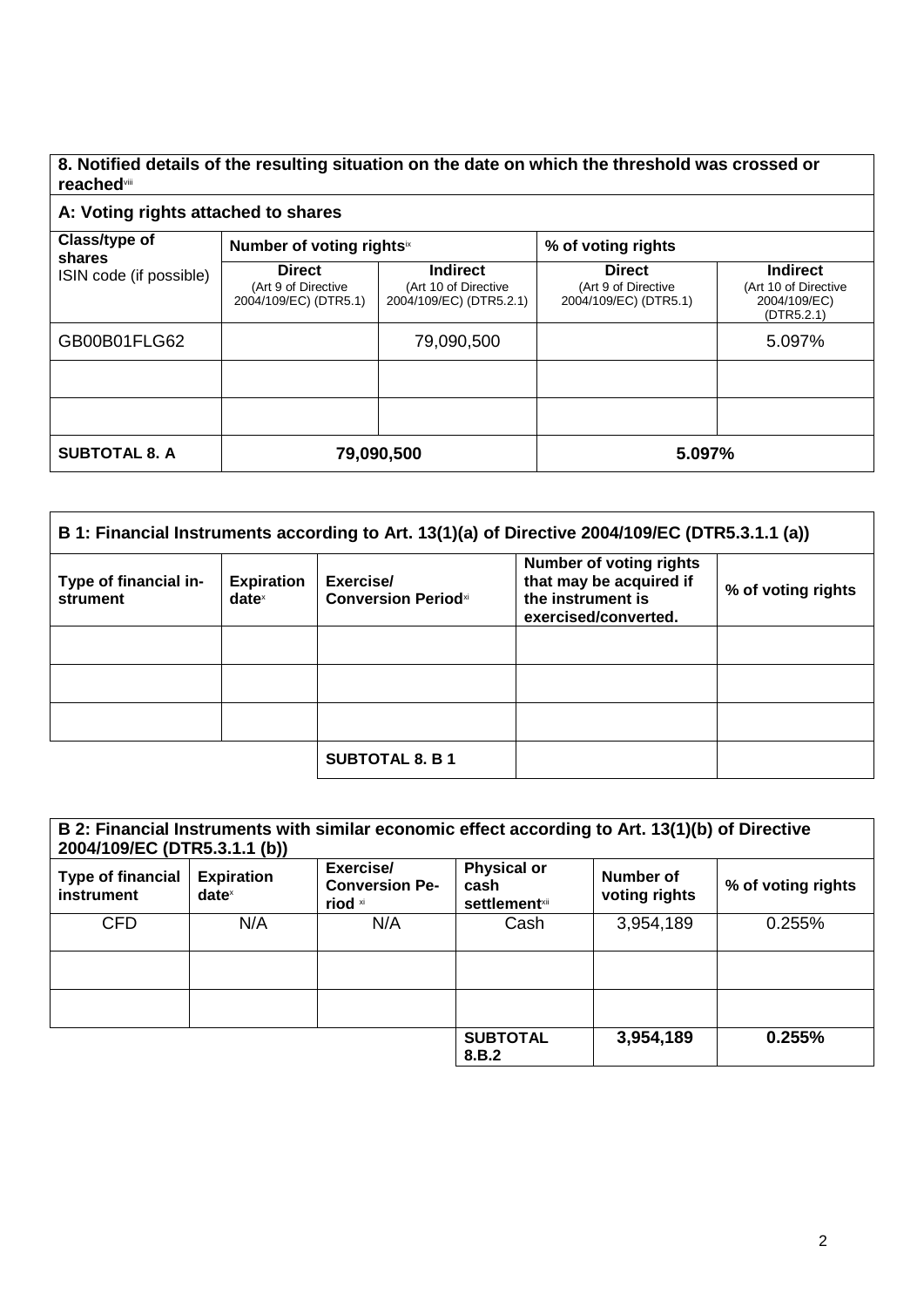| applicable box with an "X")                       |                                                                                     | 9. Information in relation to the person subject to the notification obligation (please mark the                                                                                                                                 |                                                                                |         |
|---------------------------------------------------|-------------------------------------------------------------------------------------|----------------------------------------------------------------------------------------------------------------------------------------------------------------------------------------------------------------------------------|--------------------------------------------------------------------------------|---------|
|                                                   |                                                                                     | Person subject to the notification obligation is not controlled by any natural person or legal entity and does not<br>control any other undertaking(s) holding directly or indirectly an interest in the (underlying) issuerxill |                                                                                |         |
| (please add additional rows as necessary)         | Full chain of controlled undertakings through which the voting rights and/or the    | financial instruments are effectively held starting with the ultimate controlling natural person or legal entityxiv                                                                                                              |                                                                                | $\sf X$ |
| <b>Name</b> xv                                    | % of voting rights if it<br>equals or is higher<br>than the notifiable<br>threshold | % of voting rights<br>through financial in-<br>struments if it equals<br>or is higher than the<br>notifiable threshold                                                                                                           | Total of both if it<br>equals or is higher<br>than the notifiable<br>threshold |         |
| Schroders plc                                     |                                                                                     |                                                                                                                                                                                                                                  |                                                                                |         |
| <b>Schroder Administration</b><br>Limited         |                                                                                     |                                                                                                                                                                                                                                  |                                                                                |         |
| Schroder Wealth Holdings<br>Limited               |                                                                                     |                                                                                                                                                                                                                                  |                                                                                |         |
| Schroder & Co. Limited                            |                                                                                     |                                                                                                                                                                                                                                  |                                                                                |         |
|                                                   |                                                                                     |                                                                                                                                                                                                                                  |                                                                                |         |
| Schroders plc                                     |                                                                                     |                                                                                                                                                                                                                                  |                                                                                |         |
| <b>Schroder Administration</b><br>Limited         |                                                                                     |                                                                                                                                                                                                                                  |                                                                                |         |
| <b>Schroder Wealth Holdings</b><br>Limited        |                                                                                     |                                                                                                                                                                                                                                  |                                                                                |         |
| Schroders (C.I.) Limited                          |                                                                                     |                                                                                                                                                                                                                                  |                                                                                |         |
|                                                   |                                                                                     |                                                                                                                                                                                                                                  |                                                                                |         |
| Schroders plc                                     |                                                                                     |                                                                                                                                                                                                                                  |                                                                                |         |
| <b>Schroder Administration</b><br>Limited         |                                                                                     |                                                                                                                                                                                                                                  |                                                                                |         |
| Schroder International<br><b>Holdings Limited</b> |                                                                                     |                                                                                                                                                                                                                                  |                                                                                |         |
| Schroder Investment Man-<br>agement Limited       |                                                                                     |                                                                                                                                                                                                                                  | 5.145%                                                                         |         |

| 10. In case of proxy voting, please identify:       |  |
|-----------------------------------------------------|--|
| Name of the proxy holder                            |  |
| The number and % of voting rights held              |  |
| The date until which the voting rights will be held |  |